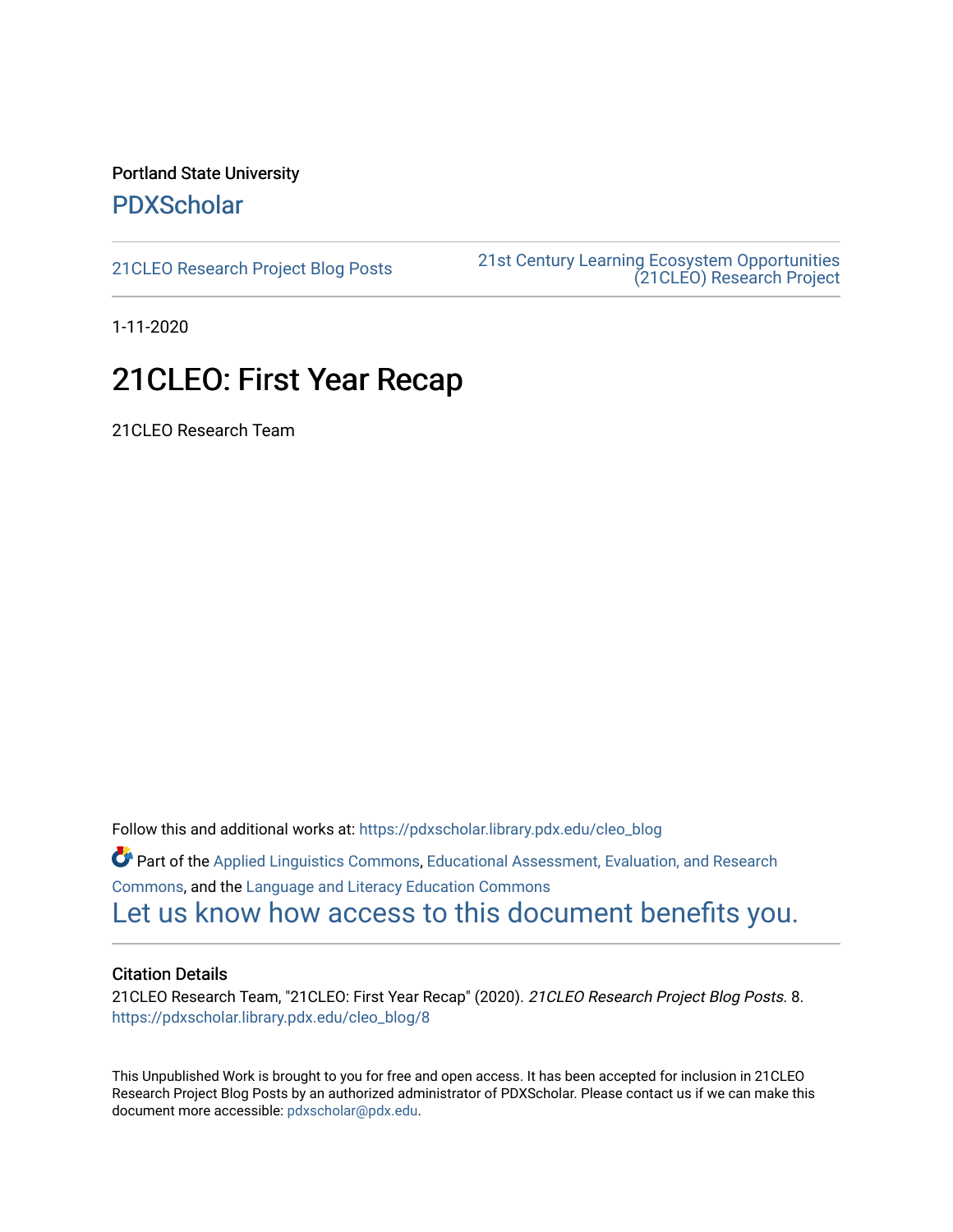



## **21CLEO: First Year Recap**

by 21CLEO Research Team | Jan 17, 2020 | 21 CLEO, Announcements



A year has passed since we kicked off the 21CLEO project. The 21CLEO research project responds to the need for employers, educators and policy makers to better understand the characteristics of an effective learning ecosystem that engages frontline service workers in opportunities to learn through technologies that support development of the skills necessary to succeed in the 21st century workplace. All stakeholders need information that includes the perspective of the working learner, an important agent in the 21st century learning ecosystem. In this post, we recap our experiences, accomplishments, and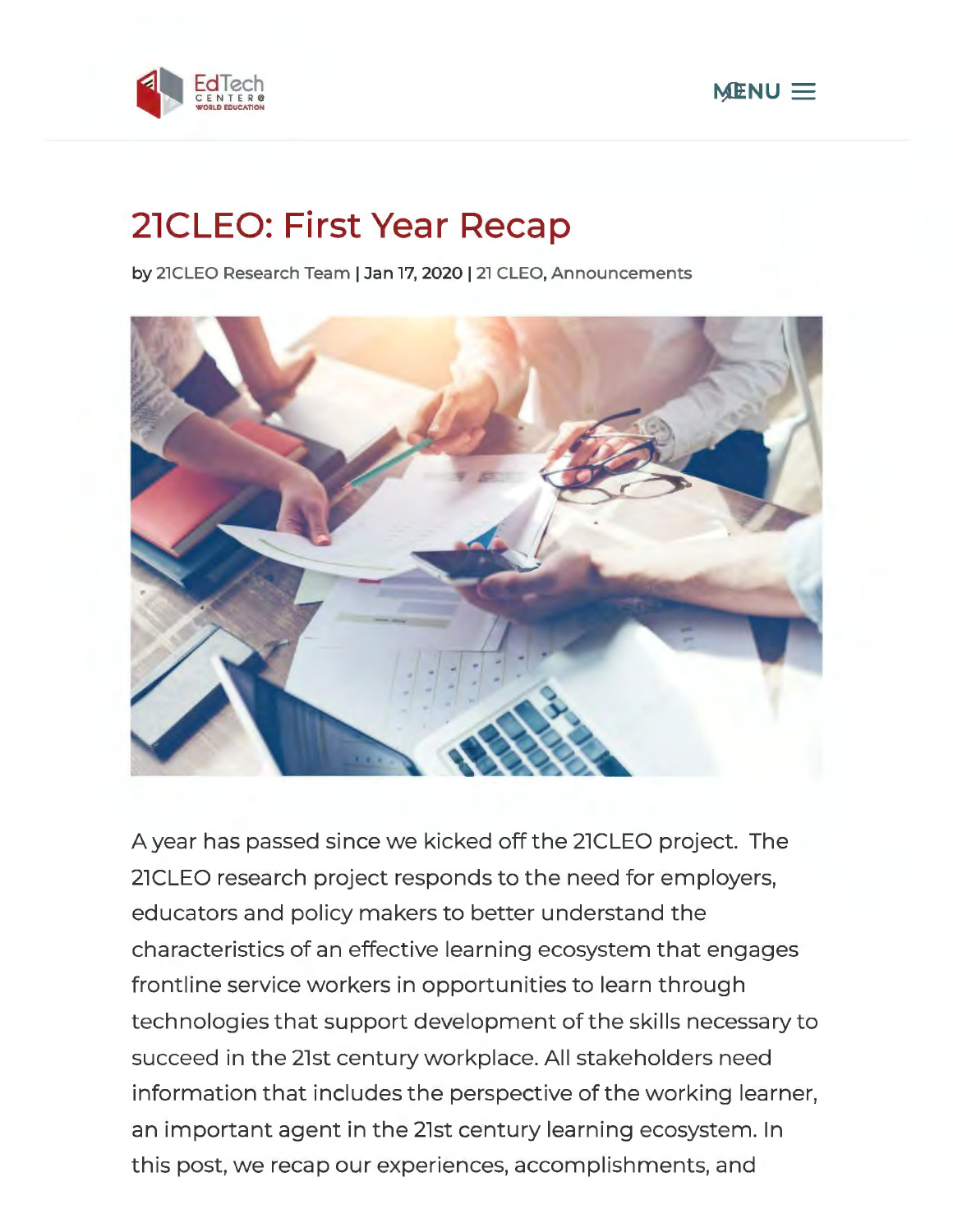challenges. We hope that by reviewing the past year, we can provide a sense of where we've been and set the stage for things to come.



**Contact us at 21cleo@pdx.edu** 

As you can see in the outline below, here is how we progressed through our first year:

**A review of the field.** We began our work with a landscape and literature scan, reviewing what others have written about employer sponsored learning. This blog, the 27C Lens, has been our conduit for sharing our synthesis of our field review, and we will continue to do so as we keep reading and learning. If you haven't had a chance to read these yet, we invite you to do so.

**21C Lens Blog Posts:** 

**Introducing the 21 CLEO Project** 

**Building a Culture of Inquiry** 

**21CLEO Research: Paving the way forward**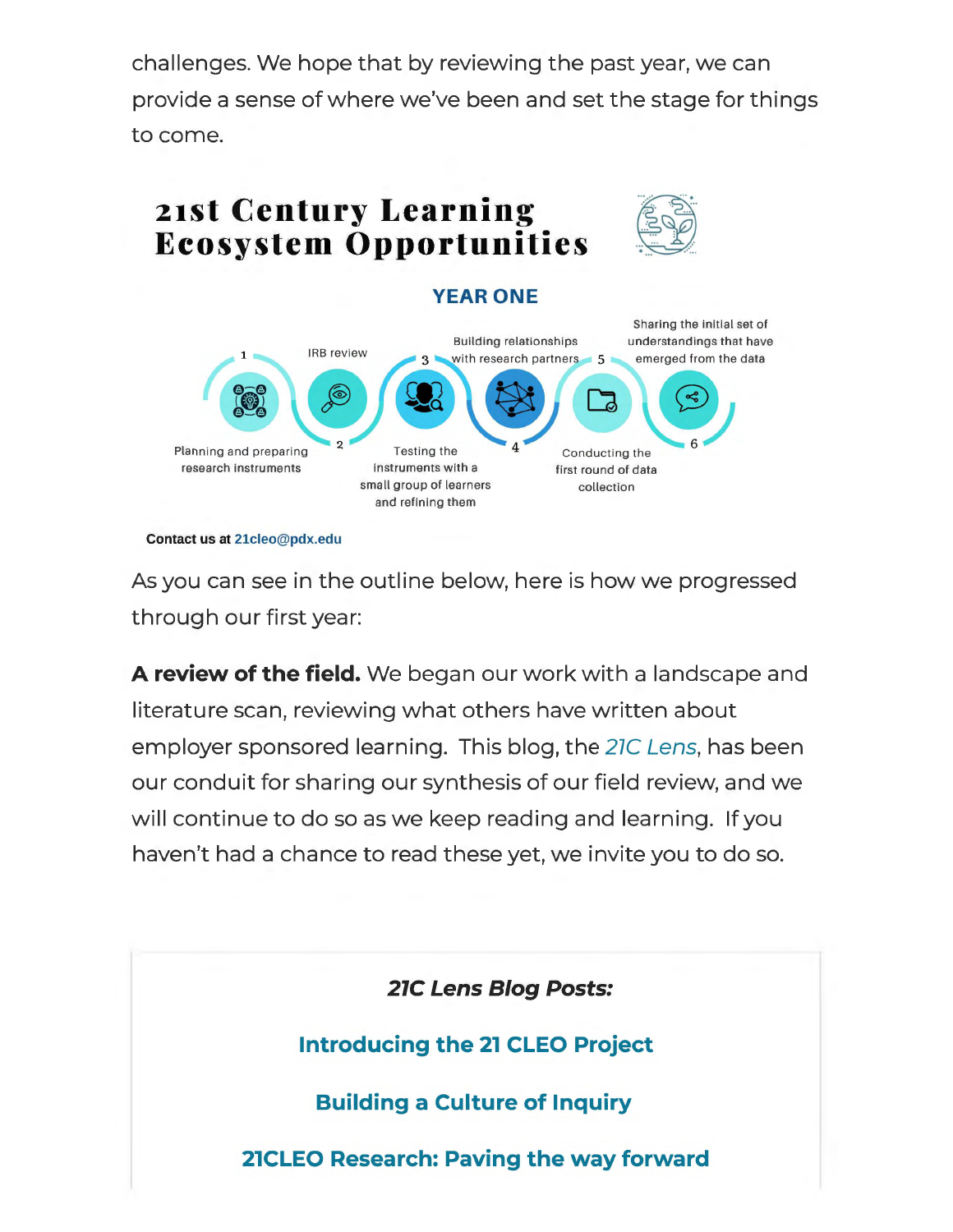**Field Literature Review Process Learning Opportunities Available to Frontline Workers Defining Employer Supported Learning Opportunities Barriers to learning: Part 1 Barriers to learning: Part 2 What is a learning ecosystem?** 

**Data collection and analysis.** Our data collection involved conducting semi-structured interviews or focus groups with 26 individuals at five different sites, including frontline service workers, managers, supervisors, employers, and educators and educational organizers. We also observed working learners in class.

As a team, we've started the analysis process, which involves transcribing those interviews, using a research software program to make sense of that data using a tagging system, and figuring out what the data are showing us. Right now, we are using our current data sets to clarify who else we need to interview and to hone our interview questions. As we develop our findings, we'll be sharing through this blog as well as in conference presentations and papers.

**Sharing our work.** In addition to our blog posts in the 27C Lens, we've shared our work through conversations and presentations at numerous conferences and meetings. The conference sessions are essential for keeping us aligned with a cornerstone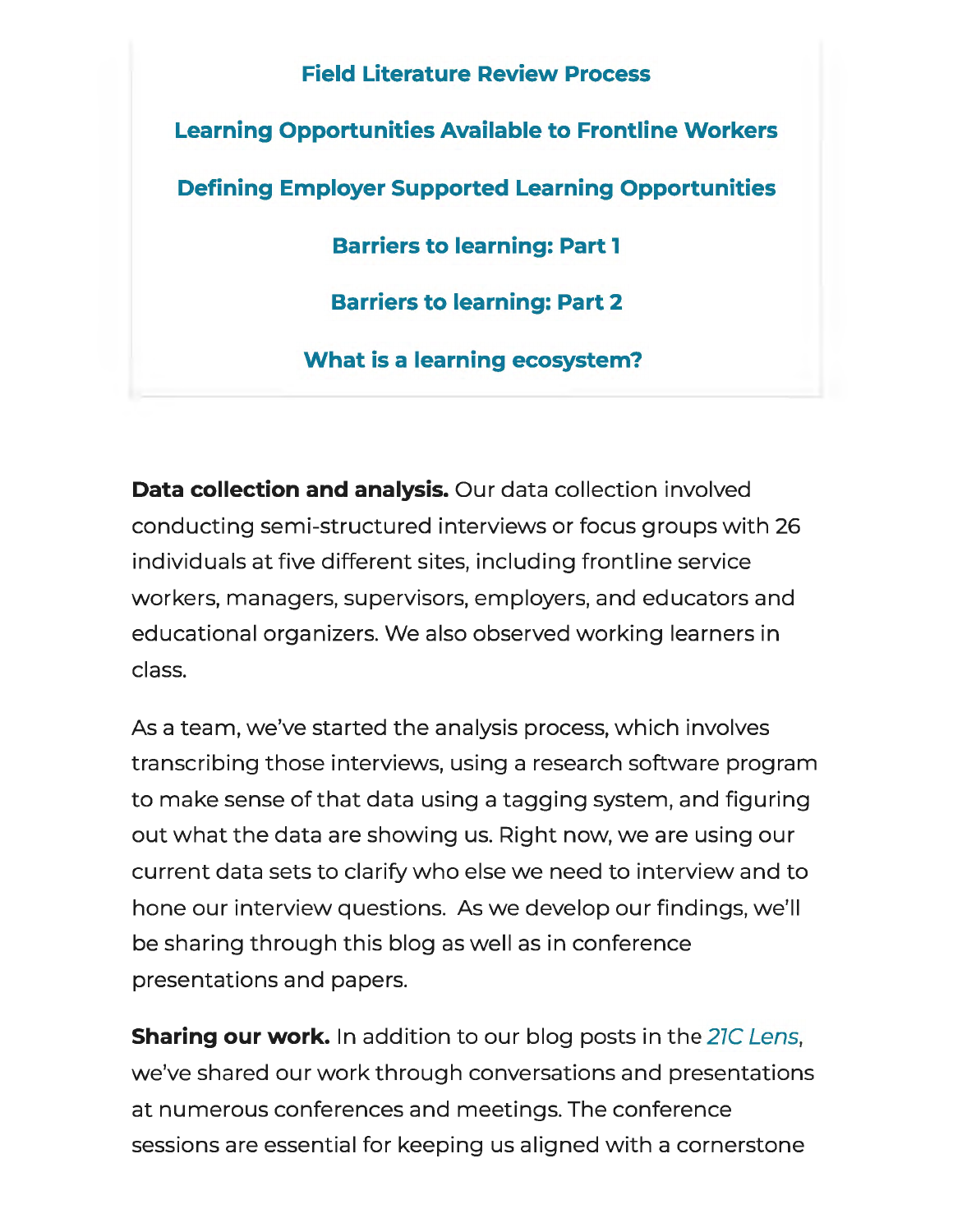of our study: to build a community of inquiry in support of quality employer-supported learning for front line service workers. The questions and discussion at each conference help shape the priorities and trajectory of the study. You can follow @WorldEdUS on Twitter to see where we are presenting our findings in 2020.

**Building a community of inquiry.** As with any research project, we face challenges. But one of the strengths of the 21CLEO

project is that we have a community of inquiry that is helping us work through those challenges. In the past year, we've had over 25 conversations with various individuals and organizations, and we are so grateful to those who have met with us to share their thinking and to



help us move forward. Every conversation enriches our thinking and provides new opportunities. This community of inquiry includes community and technical colleges, workforce development organizations, employers, and adult basic education programs.

**Meeting with expert advisors.** As our year of planning and initial data collection and analysis came to an end, we brought what we learned to a group of expert researchers with deep expertise in adult learning and literacy to gain their advice for the next phases of research. This advisory group consisted of Steve Reder (Portland State University), Kathleen Hinchman (Syracuse University), and Erik Jacobsen (Montclair State